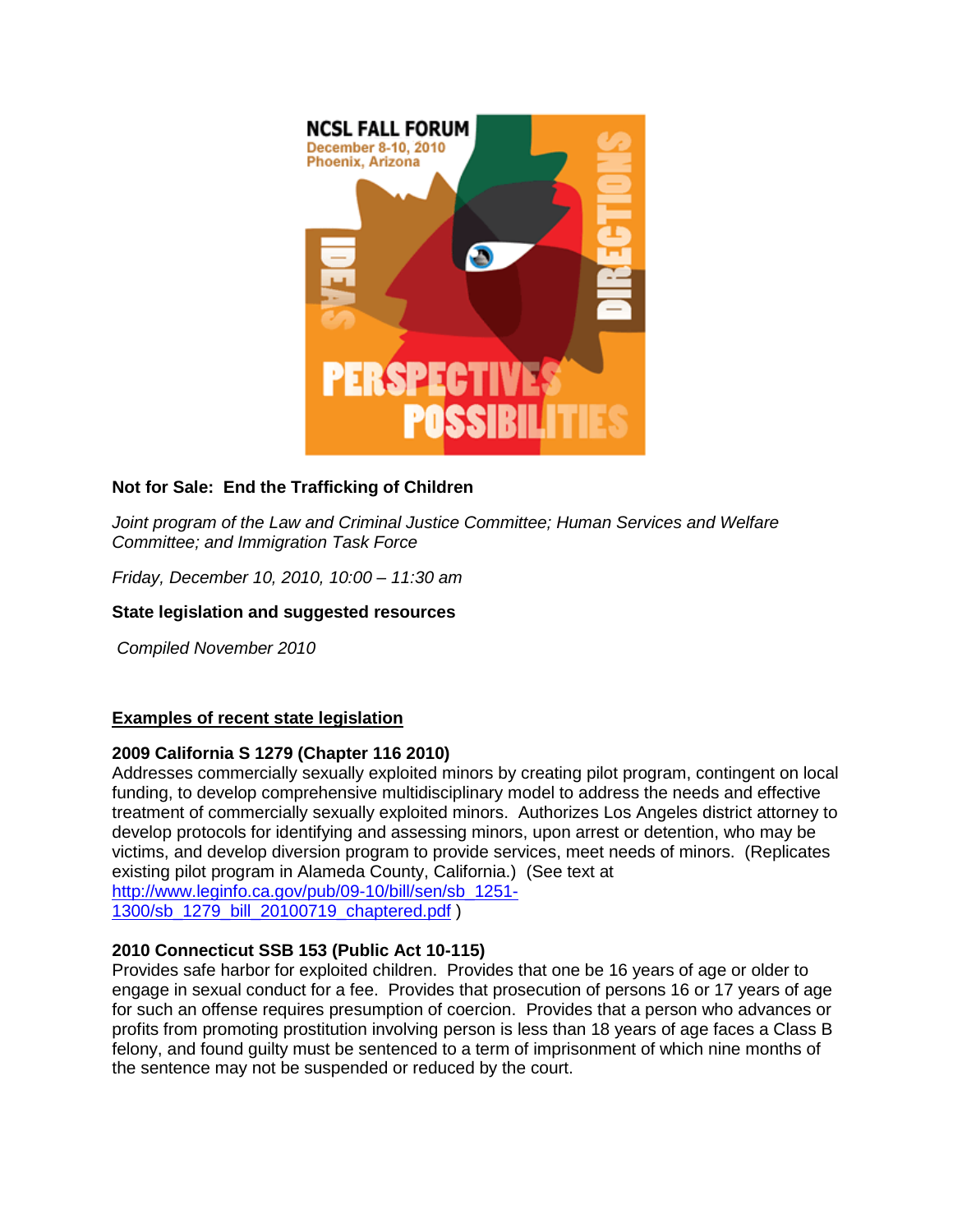#### **State legislation and suggested resources** *Compiled November 2010*

## **2009 Georgia S 69**

Expands the definition of "sexual exploitation" to include allowing, permitting, encouraging, or requiring a child to engage in prostitution, as defined in code, or in sexually explicit conduct for the purpose of producing any visual or print medium depicting such conduct.

## **2010 Illinois H 6462 (Public Act 96-1464)**

Adds to definition of abused child one who commits or allows to be committed the offense of involuntary servitude, involuntary sexual servitude of a minor or trafficking in persons for forced labor or services, as defined in code, against the child. Includes as abuse allowing, encouraging or requiring a minor less than 18 years old to commit any act of prostitution, as defined in criminal code. Raises crime class of solicitation of a sexual act from Class B to a Class A misdemeanor. Makes such solicitation a Class 4 felony if person solicited is less than 18 years of age or is severely or profoundly mentally retarded. It is an affirmative defense that the actor believed the person was 18 years or older or was not mentally retarded. Makes immune from prosecution any person suspected of or charged with prostitution who it is determined is less than 18 years old; and provides for protective custody of those minors. Makes a second or subsequent offense of soliciting a minor engaged in prostitution, or within 1,000 feet of a school, a Class X felony. Provides for vehicle impoundment in cases of juvenile pimping, and creates related fees.

### **2009 Kansas H 2435**

Provides higher sentencing grid severity levels for crime attempts involving aggravated trafficking if the offender is 18 years of age or older and the victim is less than 14 years of age; rape and other sex crimes against and sexual exploitation of a child by person 18 years or older; promoting prostitution, as defined in code, if the offender is 18 years or older and the prostitute is less than 14 years of age.

#### **2009 Maine S 418**

Provides intervention for runaway and homeless youth. Requires establishment of comprehensive program for homeless youth with organizations and agencies licensed by the state. Includes crisis intervention services for a variety of needs of runaway or homeless youth, including as related to prostitution and sexual exploitation.

## **2009 Minnesota H 1505 (Chapter 137)**

Increases fine for sex trafficking in the first degree to \$50,000 if the victim less than 18 years of age. Creates penalty of not more than 25 years imprisonment or fine of up to \$60,000 for aggravating factors that the offender has prior trafficking offense; victim suffered bodily harm; the victim was held in debt bondage or forced labor for more than 180 days; or the offense involved more than one victim.

#### **2009 New Hampshire H 474 (Chapter 211)**

Prohibits trafficking in persons, including providing that such offense involving a commercial sex act or sexually explicit performance by a victim under the age of 18 is subject to a minimum sentence of 10 years and up to 30 years imprisonment.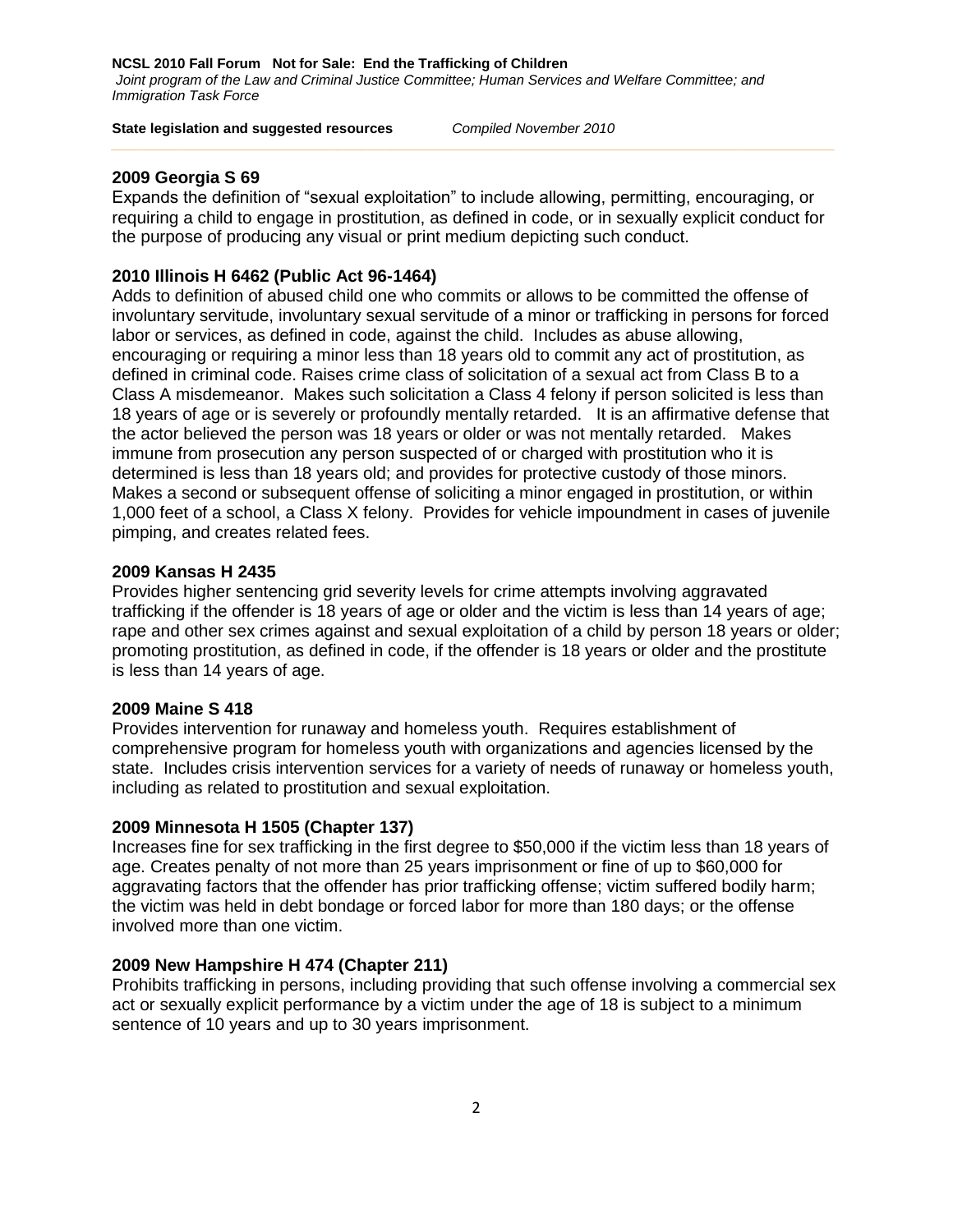**NCSL 2010 Fall Forum Not for Sale: End the Trafficking of Children**  *Joint program of the Law and Criminal Justice Committee; Human Services and Welfare Committee; and Immigration Task Force*

#### **State legislation and suggested resources** *Compiled November 2010*

## **2007 New York A 5258-C and S 3175 ((Title 8-A Section 447-a)**

Creates the Safe Harbor for Exploited Youth Act and requires local districts to provide crisis intervention services and community based programming for exploited youth. Decriminalizes child prostitution, recognizing these children as victims, not criminals, and making provisions for providing needed social services.

(See text at

[http://public.leginfo.state.ny.us/LAWSSEAF.cgi?QUERYTYPE=LAWS+&QUERYDATA=@PLS](http://public.leginfo.state.ny.us/LAWSSEAF.cgi?QUERYTYPE=LAWS+&QUERYDATA=@PLSOS0A6T8-A+&LIST=SEA1+&BROWSER=BROWSER+&TOKEN=52932180+&TARGET=VIEW) [OS0A6T8-A+&LIST=SEA1+&BROWSER=BROWSER+&TOKEN=52932180+&TARGET=VIEW](http://public.leginfo.state.ny.us/LAWSSEAF.cgi?QUERYTYPE=LAWS+&QUERYDATA=@PLSOS0A6T8-A+&LIST=SEA1+&BROWSER=BROWSER+&TOKEN=52932180+&TARGET=VIEW) )

#### **2009 Tennessee S 1751 (Chapter 1023)**

Directs Select Committee on Children and Youth to study human sex trafficking and its impact on children and youth of the state.

### **2007 Washington SSB 5718 (Chapter 368)**

States legislative finding that it is an important government objective to prevent sexual exploitation and abuse of children, including by those who seek commercial gain or personal gratification based on exploitation of children. States legislative finding that children engaged in sexual conduct for financial compensation are frequently the victims of sexual abuse. Cites that 80 to 90 percent of children engaged in sexual activity for financial compensation have a history of sexual abuse victimization. States intent of the legislature to provide prevention and intervention services and to hold accountable those who inflict trauma on children by paying to engage in their sexual abuse. Creates a Class C felony crime of commercial sexual abuse of a minor when a person engages in, agrees to, or solicits, offers or requests to pay a fee to a minor or a third person as compensation for a minor engaging in sexual conduct with him or her. Makes it a Class B felony to promote commercial sexual abuse of a minor by knowingly advancing or profiting from it. Includes those profiting from or engaging in abuse, or procuring or soliciting minor, providing premises or enterprise, or any other conduct designed to aid, cause or facilitate an act of commercial sexual conduct with a minor. Creates Class C felony of promoting travel for commercial sexual abuse of a minor if one knowingly sells or offers to sell travel services that include or facilitate travel for the purpose of engaging in what would be commercial sexual abuse of a minor or promoting commercial sexual abuse of a minor, if occurring in the state. States sentence ranges and enhancements for the new crimes. Provides for vehicle impoundment. Creates \$500 fee for deferred prosecution or sentencing, and appropriates fees to a Prostitution and Intervention Services Account to provide treatment and services to minor victims and to provide for law enforcement training and community outreach and education. (See full text at [http://apps.leg.wa.gov/documents/billdocs/2007-](http://apps.leg.wa.gov/documents/billdocs/2007-08/Pdf/Bills/Session%20Law%202007/5718-S.SL.pdf) [08/Pdf/Bills/Session%20Law%202007/5718-S.SL.pdf](http://apps.leg.wa.gov/documents/billdocs/2007-08/Pdf/Bills/Session%20Law%202007/5718-S.SL.pdf) )

#### **2010 Washington S 6476 (Chapter 289)**

Provides for diversion of minors who are "sexually exploited child," less than 18 years old and victim of crime of commercial sexual abuse of a minor. Requires diversion of first alleged offense of prostitution or prostitution loitering. Requires model law enforcement policy with regard to contact with any minor who is a sexually exploited child.